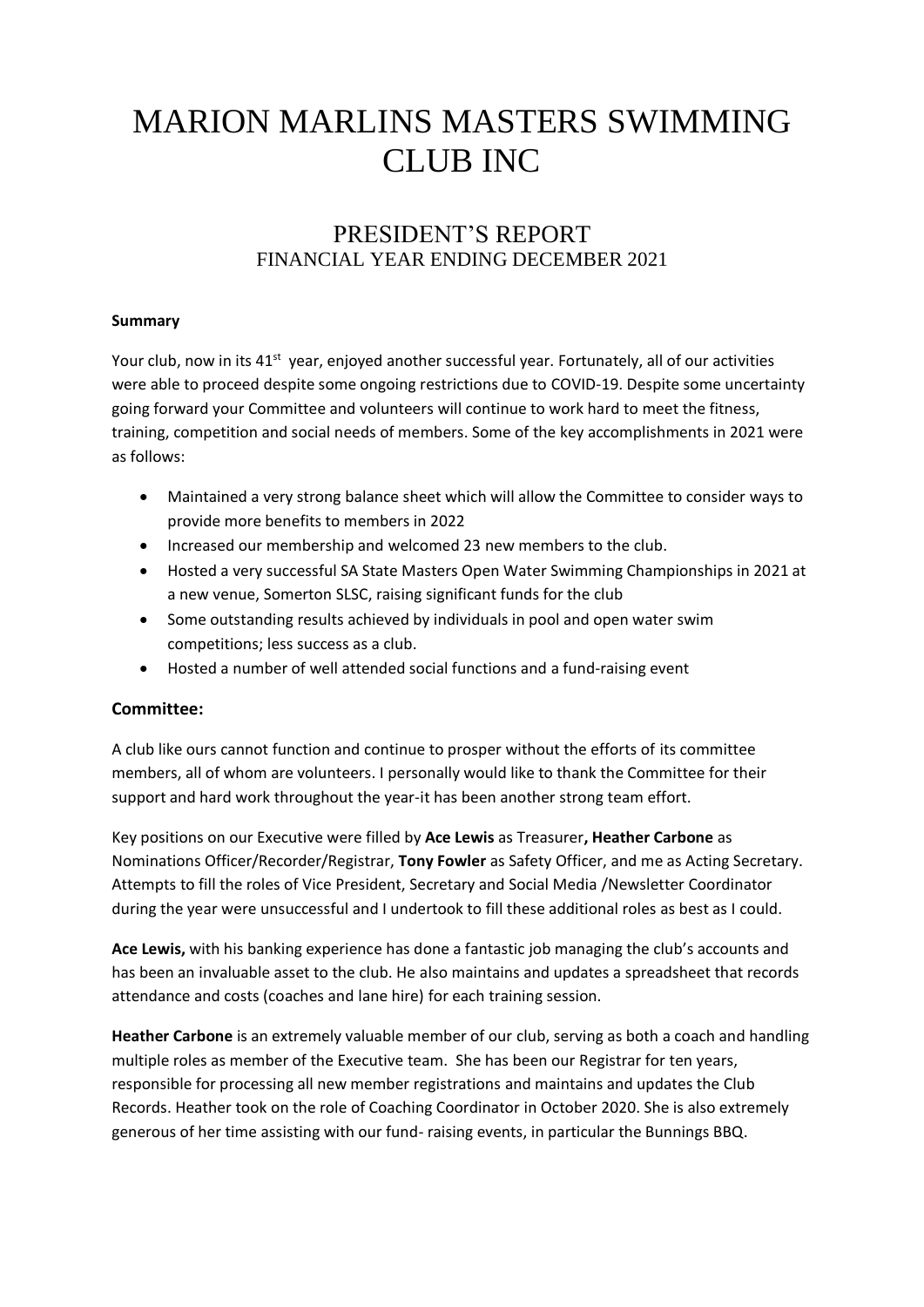**Tony Fowler** joined the Committee in 2020 and continued in the important role of Safety Officer. He developed COVID Safety plans for each of the pools that allowed us to continue training under SA Health protocols.

**Ben Warr** joined the Committee in late 2018, and for the last two years, has taken on the very important role of Open Water Swim Coordinator. There are a large number of tasks involved in the role, including event preparation and compliance work, liaising with Somerton SLSC, and organising and managing activities on the day. A job very well done! Ben has also assisted with other club activities, including fund- raising and merchandise.

**Gavin Rowell** and **Deborah Wareing** share the Captaincy role. Gavin initiated a Winter Pool Series Competition (delayed to the start of the Summer Pool Series due to COVID) to encourage more members to participate in swim meets. Gavin also assisted the club by preparing the member survey and organises the member and coaches' profiles for our monthly newsletter which have proved to be very popular. Deb has led by example with her dedication to training and competition throughout the year and works hard, with Gavin, organising our relay teams and assisting with other club activities (eg. merchandise).

**Jane Sutton**, one of our Life Members, is stepping down after serving on the Committee for 14 years, including 12 years as our Social Convenor. Jane has done a great job planning, organising, and catering for the club's social and fund- raising events. She will be missed! Thanks also to **Helen Walsh** who assisted Jane by preparing flyers for these events and our open water swim.

**Robyn Brown,** also a Life Member and our former Head Coach, assists the club in many ways as a General Committee member. She has been recording the Minutes at our Committee meetings and volunteers at our OWS and fund- raising and social events. Given her experience we value her input on key decisions facing the club.

**Ikaeho Osobase (IK)** has been our Webmaster for the past 3 and has done a great job updating our web site and ensuring information remains current for our members. Due to a very busy work and home- life she won't be continuing on the Committee. We wish her well and hope she remains with the club.

**Stephen Carthew** has been our Member Protection Officer, an essential role mandated by the Branch, and thankfully one that has not required any intervention on his part! Stephen has also been invaluable in securing sponsors for our open water swim. Stephen will be moving to North Queensland so he will be unable to continue in these roles.

**Meredith Taylor,** a long- time member of the club, took on the role of Club Historian in 2020 and has made significant progress on compiling information about the club's history (refer summary below).

**Jan Langan** took a lead role in organising a very successful fund-raising BBQ at Bunnings in April, ably assisted by **Jane Sutton, Glenda Cook, Robyn Brown, Heather Carbone. Ben Warr** and all the club members who manned the stand.

Apart from the Committee and those mentioned above many of our members have helped with our club's social and fund- raising activities and Club & Branch open water swims in the past year. In no specific order thanks to: Jen Heath, Brenda Mangelsdorf, Michael Perkins, Jane Horgan, Judy Vowles,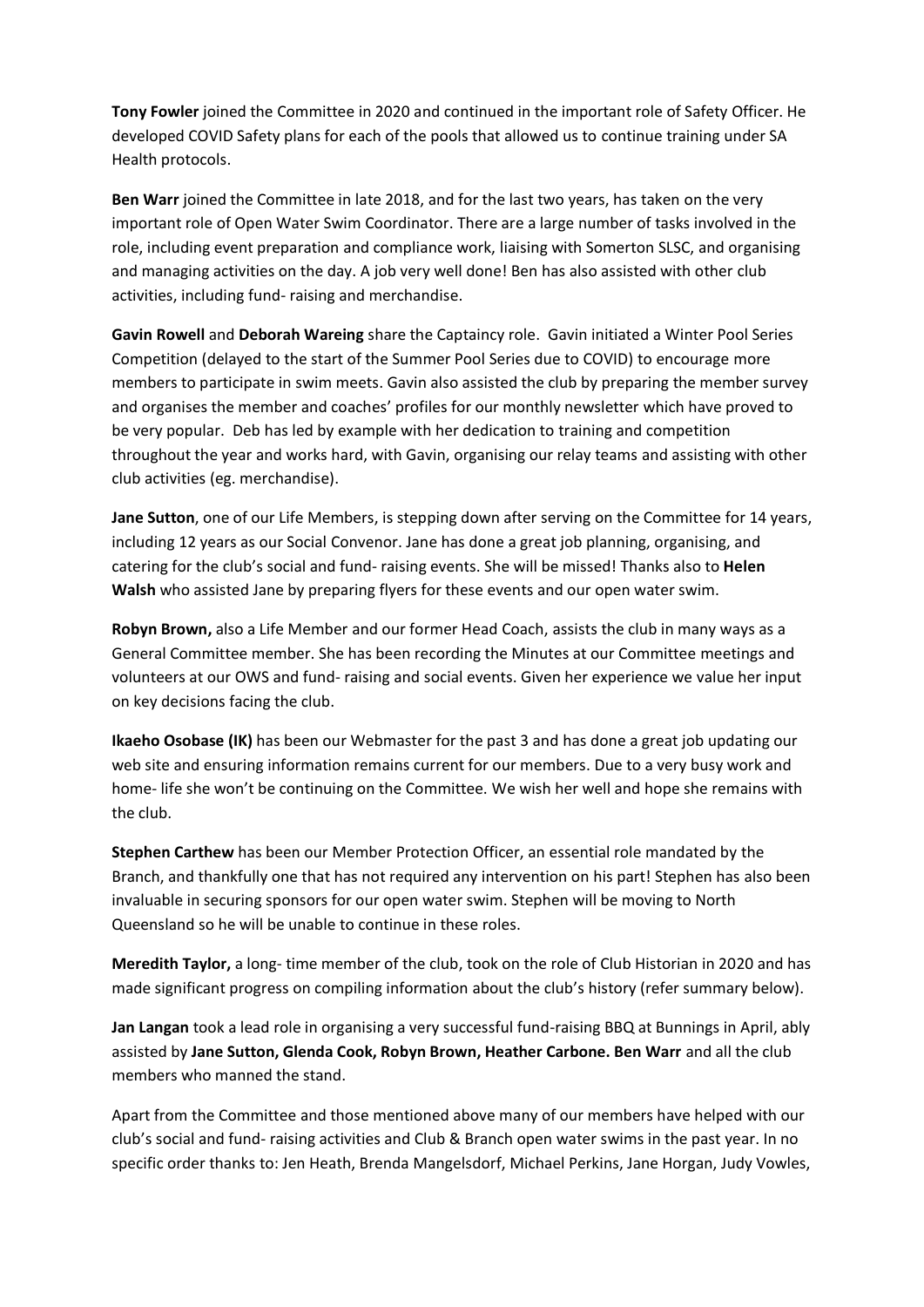Ruth Henty, George Crowder, Nola Sutton, Sue Tennant, John Van Loggem, Tony Fowler, Max Yates, Charlie Roberts, Lindsay Martin, Rebecca O'Loughlin, Stephen Brown, Maryanne Heffernan, Sharyn Roach Anleu, Mark Trenwith, Dean Shard, Kate Johnson, Michael Gaibinger, and Neil Anderson (with sincere apologies to anyone I've missed!)

On behalf of the club, I would like to thank all our members for their efforts.

#### **Membership:**

In order to support our clubs' activities, it is important that we maintain or ideally increase our membership base. It is equally important that we continue to provide programs that appeal to our members so that participation in our activities, particularly our training sessions, is maintained.

At YE 2021 we had 98 financial members, up from 92 at YE 2020. As of today, we have 91 members compared to 80 members at the same time last year. I am reasonably confident that we will exceed our target of 100 members by year end. Our committee will continue to look at ways to attract new members, particularly younger ones to help balance ages across the club and we'll continue to offer incentives to our members to assist us with this. It is equally important that we retain existing members and so are hoping to improve on our current retention rate of approximately 80%.

#### **Coaching and Training Sessions:**

Training sessions will always be our main club activity and in 2021 we continued to host five sessions per week at the Marion Outdoor Pool (Summer) and the Westminster School and SAALC (Winter). We returned to SAALC for our week-day morning sessions for the second year, and although we were inconvenienced at times when lanes were unavailable, these sessions proved to be very popular.

Training session attendance has been very good, assisted in part by a few club initiatives. In October 2020 we held a Swim Ticket Sale, which offered extra free tickets when purchasing a book of ten. A second initiative, introduced early in 2021, allowed members to use 1- hour session tickets to swim up to an hour in the 1.5-hour sessions. This provided greater flexibility and improved attendance in the evening sessions. There were few takers in our third initiative which offered two free tickets for those who attended ten or more training sessions per month. Given the club's strong balance sheet further initiatives will be considered on return to our Winter training venues in April 2022.

Following a number of changes in our coaching roster in 2020 our arrangements through much of 2021 remained unchanged. **Leila Nazimi** and **Heather Carbone** continued coaching Tuesday nights and Thursday mornings respectively while **Frank Lindsay**, who commenced in mid-2020, led our Thursday evening and Saturday morning sessions. **Sandy Bennett** started coaching our very popular Monday morning sessions in mid- January while **Meredith Ryan** was able to fill- in on an emergency basis. Heather has continued in the role of Coaching Coordinator. We were fortunate to have such excellent coaches guide our swim program and this helped boost attendance during the year!

Unfortunately, Frank Lindsay was resigned in mid- August for personal reasons and this created a period of uncertainty for the club. In the short- term **Dean Shard** and **Pete Holley** did an excellent job filling in while we searched for a "permanent" replacement. **Stewart Galliford**, our current senior coach, commenced coaching two sessions per week in September. With Heather stepping down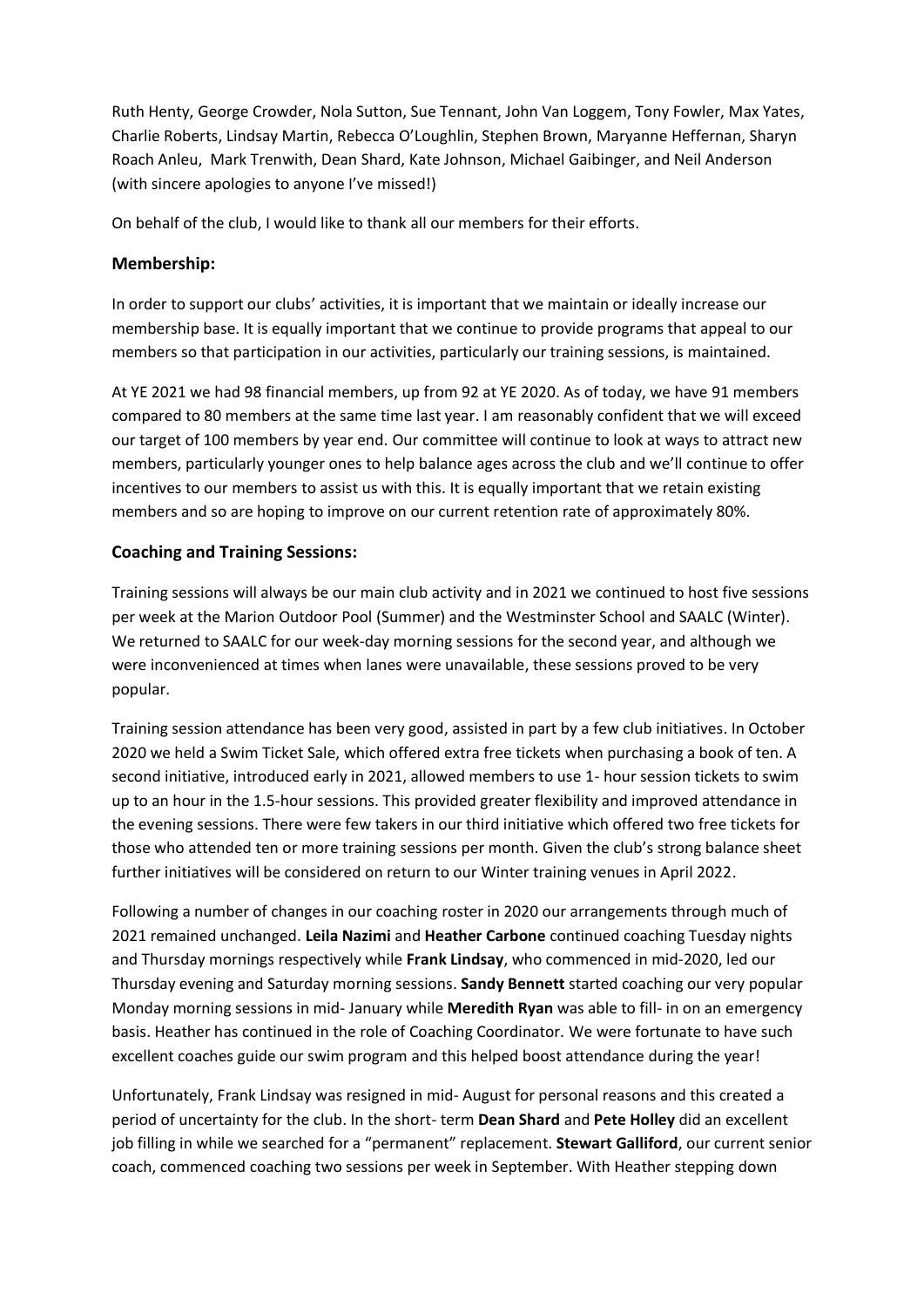from coaching duties in late October and Leila being unavailable from December Stewart has been coaching up to four sessions per week. Training session attendance has remained strong over the summer months, and this is a credit to Stewart's efforts.

Although Stewart has committed to coaching the club for the foreseeable future it is in the club's best interests that we encourage our members to become qualified coaches and to help in rebuilding a coaching roster. Financial support is available to any member that wishes to complete the training and accreditation program.

### **Open Water Swim:**

Our club has been organising an open water swim under various formats and at a number of different venues since 1981. For the last eleven years we have been proud to host the SA State Open Water Swim Championships, one of the premier events in the Channel Nine Open Water Swim Series. It is our main fund- raising activity and in 2021 it raised \$3,617 for the club. The event attracted a record equalling 162 entries in 2021, an increase in attendance and profit compared to 2020.

Although a full summary of this years' event will be included in the 2022 AGM report it would be remiss not to mention the very successful Championships we held at Somerton SLSC on 16 January. We had a record number of entries (168), including 33 Marlins and we successfully defended the Team trophy. The club raised \$3,455. A big thanks to Ben Warr who did an outstanding job once again organising the event. Somerton SLSC is proving to be an excellent venue and we look forward to working with the club in the years ahead and building on our success.

As always, our open water swim requires a big team effort on the day with beach set-up, registrations, time keeping and presentations- thanks to everyone who provided assistance. With COVID guidelines more work was required again this year. **Mike Perkins** (Register and Chief Time-Keeper) and **Jane Horgan** managed the very difficult task of time keeping and preparing results using the "new" Webscorer system. It worked perfectly! We are known for the generous prizes we offer so thanks to **Stephen Carthew, Jane Sutton, Ben Warr** and **Brenda Mangelsdorf** for their efforts (and of course our sponsors!)

A big shout out to the ten Marion volunteers, led by **Max Yates**, who assisted with registrations at the Jetty to Jetty OWS.

#### **Competition**:

Despite some COVID restrictions remaining in place in 2021 all the pool and open water swim events were able to precede, and our members achieved some excellent results individually and for the club. Unfortunately, no team trophies for the trophy cabinet in pool competitions although we finished a close 5<sup>th</sup> in the 2021 Winter Interclub Series and a close 4<sup>th</sup> in the 2020-21 Summer Pool Series. In open water swim competition, we won the Team trophy for Aggregate points at the 2021 State Masters Championships for the tenth consecutive year (and repeated again earlier this year). Our strong performance at the State Championships, an event we host, is based on the excellent participation of our members, with 37 competing in 2021 and 33 this year.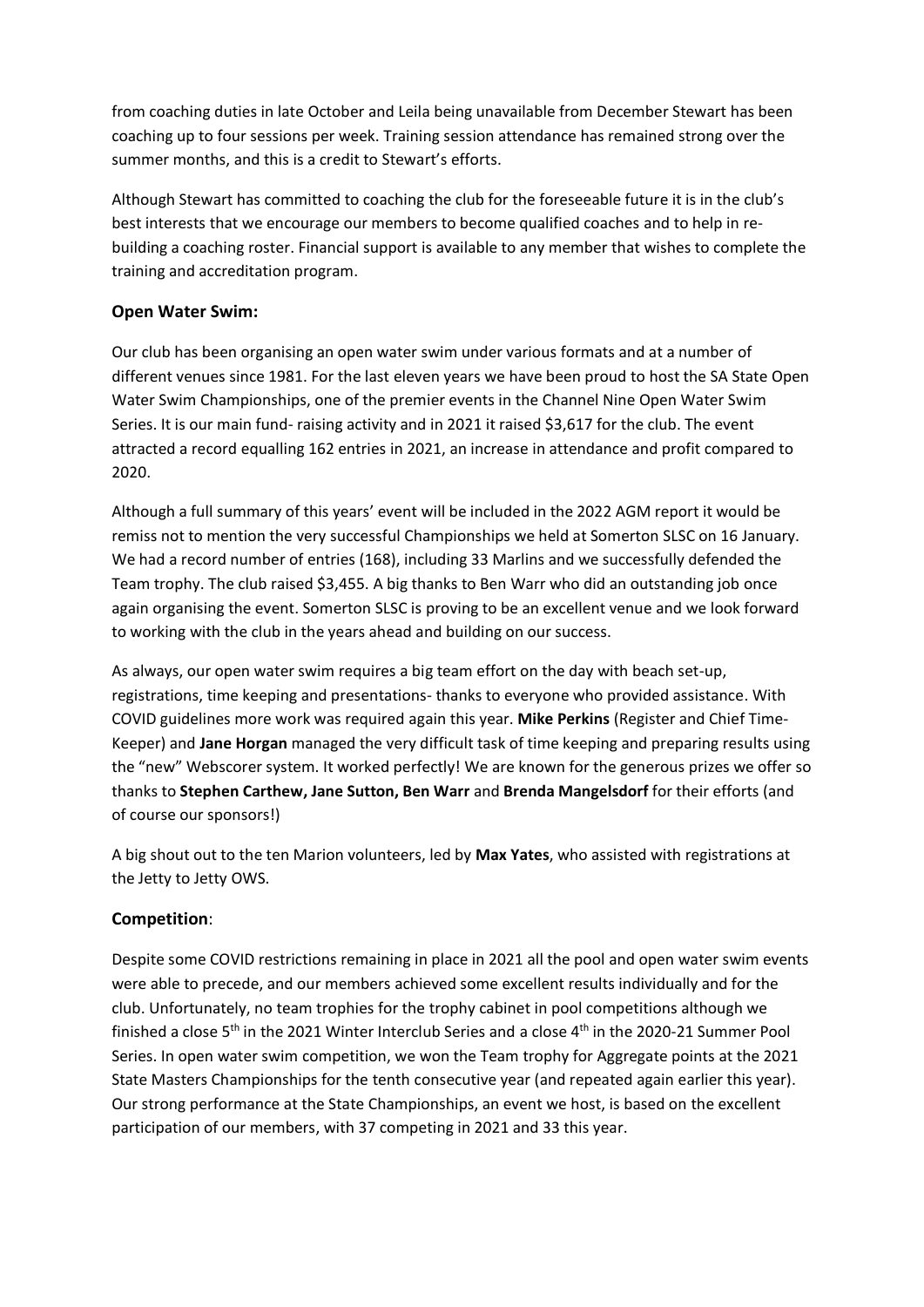Our Club Captains and coaches have been working hard to encourage participation in pool events. A "points competition" was held over the 2020-21 Summer Pool Series which awarded prizes to those who competed in the most individual events in the four meets. Our coaches have also been assisting those unfamiliar with certain aspects of competition such as starts and turns. It was great that we were able to welcome so many "first timers" at the Relay Meet in September.

Although the focus has been on participation some of our members enjoyed outstanding success in the pool in 2021. **Maryanne Heffernan,** competing in the Women's 65-69 age group, set an incredible 18 National and 63 State records! She will be receiving the SA Female Swimmer of the Year trophy at the upcoming Presentation Dinner, making it two years in a row for our ladies following Diane Ross' success in 2020. Another to achieve National recognition was **Ron Hardie** who set 2 National and 5 State records. Others to set State records in 2021 were **Diane Ross** (12 events), **Deb Wareing** (6 events), **Andrew Stephenson** (6 events), **Stephen Carthew**, (3 events), **Ace Lewis** (2 events), **Barb Pearce** (1 event) and **Michael Perkins** (1 event). The relay teams of **Maryanne Heffernan, Judy Vowles, Deb Wareing** and **Diane Ross** (1 event), **Maryanne Heffernan, Judy Vowles, Stephen Carthew** and **Ron Hardie** (1 event), **Andrew Stephenson, Gavin Rowell, Ian Young** and **Ron Hardie** (1 event), **Andrew Stephenson, Ben Warr, Michael Gaibinger,** and **Ace Lewis** (2 events) and **Mark Trenwith, Ron Hardie, Paul Vale** and **Stephen Carthew** (2 events) also set State records.

Many of our members achieved top 3 placings in the Winter Interclub Series and the Summer Pool Series. Interclub achievers were Kate Johnson (2<sup>nd</sup>, W30-34), Maryanne Heffernan (1<sup>st</sup>, W65-69), **Deb Wareing** (3<sup>rd</sup>, W65-69), Barb Pearce (1<sup>st</sup>, W80-84), Diane Ross (1<sup>st</sup>, W85-89), Ben Warr (1<sup>st</sup>, M35-39), Ace Lewis (1<sup>st</sup>, M40-44), Gavin Rowell (1<sup>st</sup>, M50-54), lan Young (3<sup>rd</sup>, M65-69) and Stephen **Carthew**, (1st, M70-74). Medallists for the 2020-21 Summer Pool Series were **Judy Vowles**, (1st, W70- 74), **Barb Pearce** (1st, W80-84), **Gavin Rowell** (3rd, M50-54), **Andrew Smith** (1st, M55-59) and **Ian Young** (2<sup>nd</sup>, M65-69).

Seven Marlins achieved individual FINA World Top Ten rankings in 2021: **Maryanne Heffernan** (23 events!), **Diane Ross** (8 events), **Deb Wareing** (3 events), **Barb Pearce** (3 events); **Ron Hardie** (3 events, including #1 in SC 100m Free), **Stephen Carthew** (1 event) and **Ian Young** (1 event). The 23 events recorded by **Maryanne** is the most ever achieved by a SA Masters swimmer in a single year. Six of **Maryanne's results** also made the FINA All Time Top 10 rankings. The relay teams of **Deb Wareing, Judy Vowles, Maryanne Heffernan,** and **Diane Ross; Kate Johnson, Julie Prica, Mattea Palombo** and **Deb Wareing**; **Ace Lewis, Ben Warr, Michael Gaibinger,** and **Andrew Stephenson** and **Mark Trenwith, Ron Hardie, Stephen Carthew** and **Paul Vale** also achieved a Top Ten ranking. Congratulations all!

Despite the apparent focus on pool competition more of our members enjoy competing in the ocean rather than the pool. Completing all eight events in the Channel Nine Ocean Water Swim Series is a goal for some and in 2020-21 **Lindsay Martin, Deb Wareing** and **Charlie Roberts** received embroidered towels for this achievement. At the 2021 Masters State Championships there were many age group medallists amongst our members. In overall results podium finishes in the 1km event (Males) were achieved by **Ian Young** (1<sup>st</sup>) and **Dean Shard** (2<sup>nd</sup>). **Andrew Smith** and **Ron Hardie** received Golden Marlin trophies for completing their 10<sup>th</sup> swim. The biggest event, the Jetty to Jetty was, unfortunately, cancelled in 2021 due to unsafe conditions.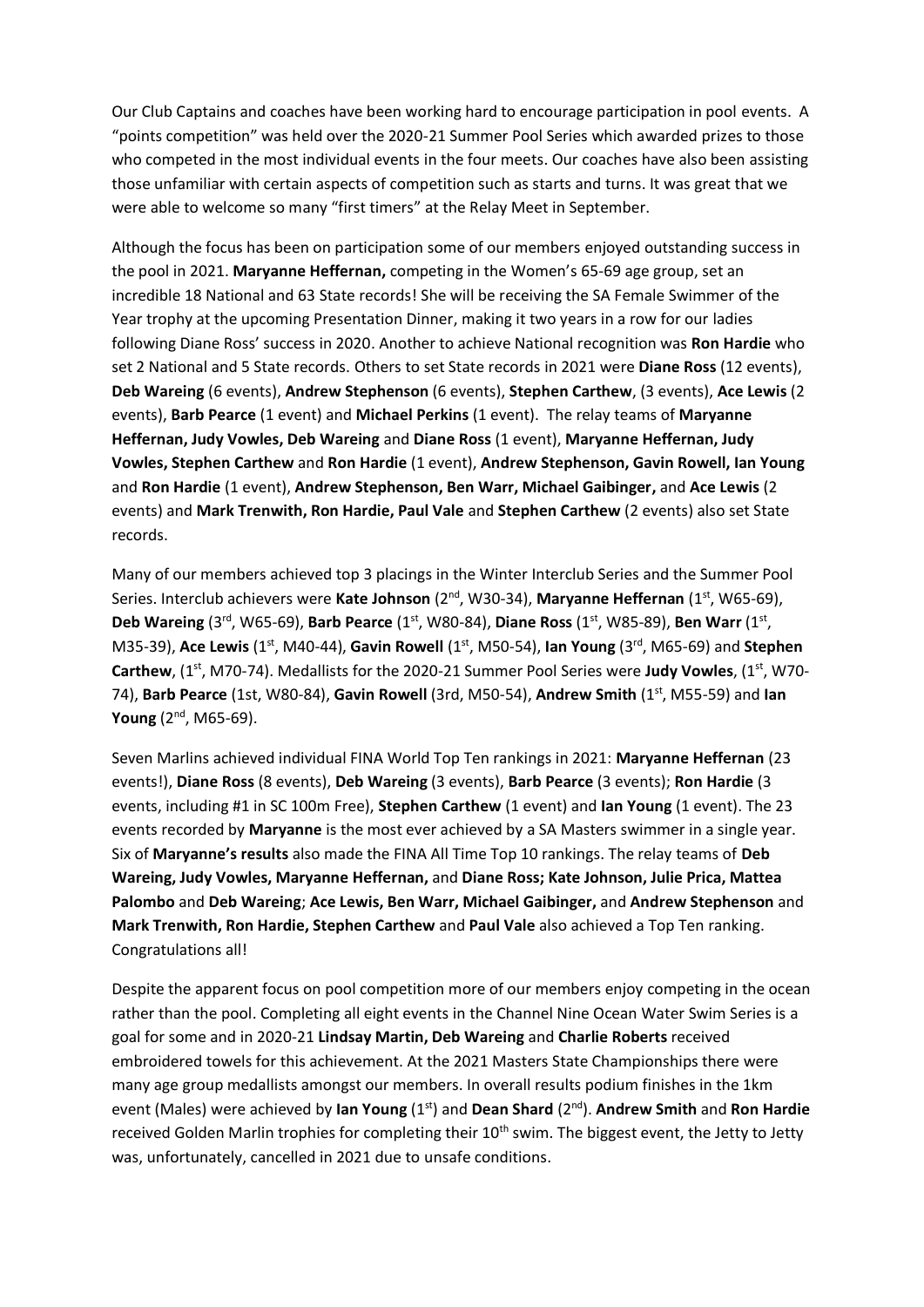Apart from swimming competitions many of our members competed in and excelled in related sports, using our club training sessions in their preparation. Masters Surf Life Saving events were popular with **Robyn Brown, Deb Wareing, Heather Carbone, Helen Walsh, Ruth Henty**, **Dennis Hay**, **Ben Warr, Tony Fowler** and **Ian Young. Mattea Palombo** and **Julie Prica** competed in triathlons while **Kate Johnson** competed in distance running events.

#### **Fund Raising:**

To provide additional financial support for the club we held a sausage sizzle at Bunnings (Marion) on 11 April, raising \$961. Thanks to all our members who assisted in organising this event and manning the stand. Appreciation is also extended to Bakers Delight at Marion (through member **Ron Hardie**) for providing loaves of bread for free.

Given the clubs strong financial position we are not planning any Bunning BBQ's this year. However, future fund-raising events (like Bunnings and Open Days at the Marion Outdoor Pool) will still be considered because they are good opportunities to promote the club and attract new members.

#### **Social**:

A "Return to Marion Outdoor Pool" brekkie was held on 9 October and our annual Xmas Party was held on 21 December, both at the Marion Outdoor Pool. Both events were well attended; special thanks to Jane, Jan, Sue, Ace, and Ben for organizing the food and drinks. As is custom **Robyn Brown (**with **Sandy Bennett** assisting**)** handed out prizes to some well-deserving club members at the Xmas function. Special awards were made to **Jeff Ryan** ("Mr Persistent" for being the most improved), **Maureen Thompson** ("Smiley Award" for being happy to try anything) and **Bronwyn Waldeck** ("Go Getter" award for training session attendance). A plaque was awarded to **Darryl Hawkes** recognising his Life Membership in Masters Swimming Australia, which had been conferred in 2009.

With COVID restrictions having eased we will be looking at options for holding more social events in 2022, including possibly more Thursday curry nights. A reminder that on an informal basis our weekday morning swimmers enjoy coffees after training at Café Finniss in Marion while a number of our Saturday morning group enjoy breakfast at Jetty Rd, Brighton (currently ETC Café).

#### **Constitution**:

Following a direction from the SA Branch the club has prepared a new Constitution that better reflects current governance requirements for sporting clubs and is aligned with the MSSA Constitution. **George Crowder** kindly took on responsibility of drafting the document with input from the Branch and our Committee. Following endorsement by the Committee we are seeking member approval for its adoption at the 2021 AGM.

#### **Survey:**

The club conducted a member's survey in the 3<sup>rd</sup> Qtr. 2021, enquiring about members interest and preferences in relation to training (primarily). We had a very strong response with a participation rate of 65%. For the most part members are happy with the current training schedule and are very pleased with the coaching. There are a few areas which we will look at more closely in 2022, including the number and types of social events.